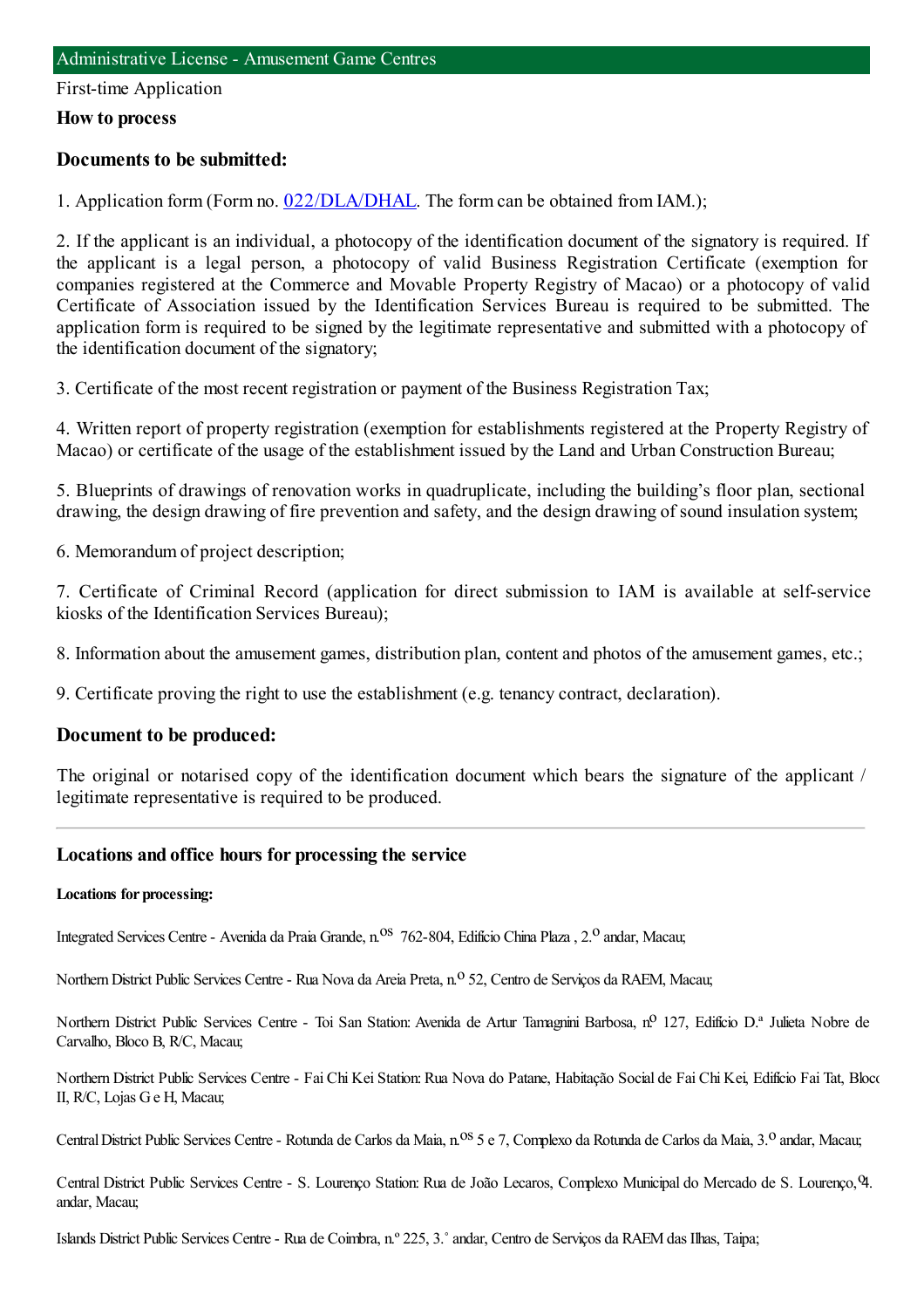Islands District Public Services Centre - Seac Pai Van Station: Avenida de Vale das Borboletas, Seac Pai Van Community Complex, 6.<sup>0</sup> andar, Coloane.

## **Office hours:**

Monday to Friday, 9:00 a.m. to 6:00 p.m. (no lunch break, closed on Saturdays, Sundays and public holidays)

## **Fees**

## **Application fee:**

Amusement for children:

10 machines or below: MOP1,500.00 for each year and MOP1,000.00 for every half year

Every extra machine: MOP100.00 for each year and MOP50.00 for every half year

Amusement for persons aged 16 or above:

10 machines or below: MOP2,500.00 for each year and MOP1,500.00 for every half year

Every extra machine: MOP200.00 for each year and MOP100.00 for every half year

## **Form fee:**

Not applicable

## **Stamp duty:**

10% of application fee

#### **Security deposit:**

Not applicable

## **Fees, Charges and Prices List:**

[www.iam.gov.mo/p/pricetable/list](http://www.iam.gov.mo/p/pricetable/list)

## **Time required for processing**

## **Time for processing:**

60 working days

(Depends on whether the application documents can meet the application requirements and the comments from technical departments in reply.)

#### **Remarks / important notes on application**

#### **Important notes:**

1. The person concerned should file the application in person or authorise a representative to file the application;

2. The time for completion of processing is 60 working days in general, but it also depends on whether the application documents can meet the application requirements and the comments from technical departments in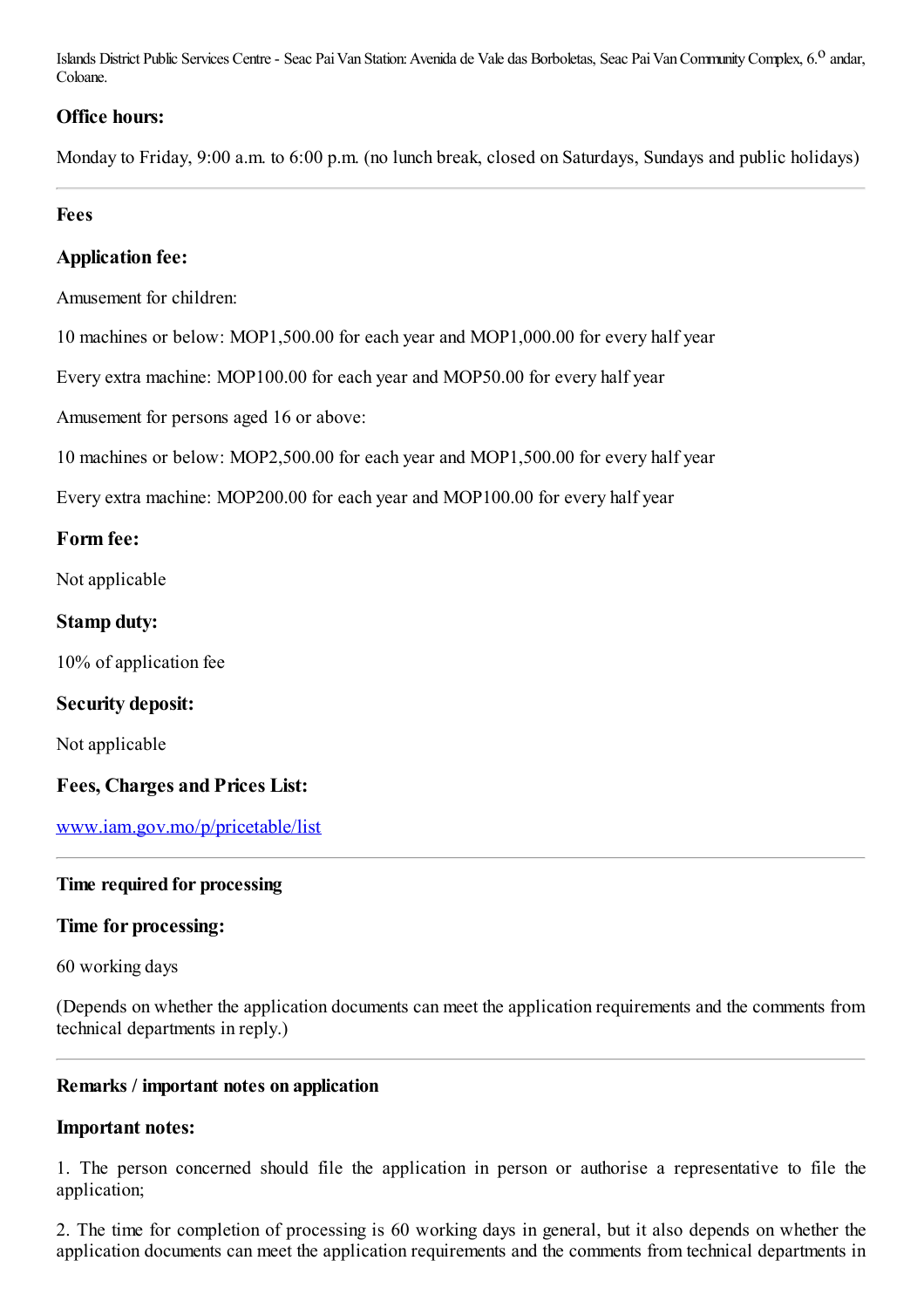reply;

3. The above documents are required to be signed by the applicant / legitimate representative except for the ones issued by government departments and public organisations.

### **Relevant standards or requirements**

1. The shop in the application must be for commercial use;

2. Applications made in the name of a legal person do not require submission of the Certificate of Criminal Record;

3. The drawings submitted are required to be drawn by engineers registered at the Land and Urban Construction Bureau;

4. If multiple copies of a document are required for submission, one of themmust be the original and the others can be photocopies.

#### **Progress enquiry and obtaining result of service**

#### **Enquiry about application progress:**

<https://account.gov.mo/zh-hant/login/>

## **Method for obtaining the result of service:**

Visiting in person to obtain the result

## **Formalities**

- First-time Application
- Renewal
- Replacement
- Cancellation
- Change of License Holder
- Alteration of Name of Establishment
- Alteration of Establishment Facilities
- Alteration of Game Features/Number of Game Machines
- Alteration of others

#### **Frequently asked questions**

- 1. What is the definition of application for license?
- 2. Is it that application for license is not required if membership system is implemented?
- 3. Can the license be cancelled immediately after the establishment ceases operation?
- 4. How do non-Macao residents apply for the Certificate of Criminal Record?
- 5. Can we apply for a license if two shops are merged into one on our own initiative?
- 6. Is there any age restriction on entering amusement game centres?
- 7. How should we define the type of amusement machine licenses to apply for?

## **Legislations**

Approval of the new regime for issue of administrative licenses for specific economic activities - Decree-Law no. 47/98/M